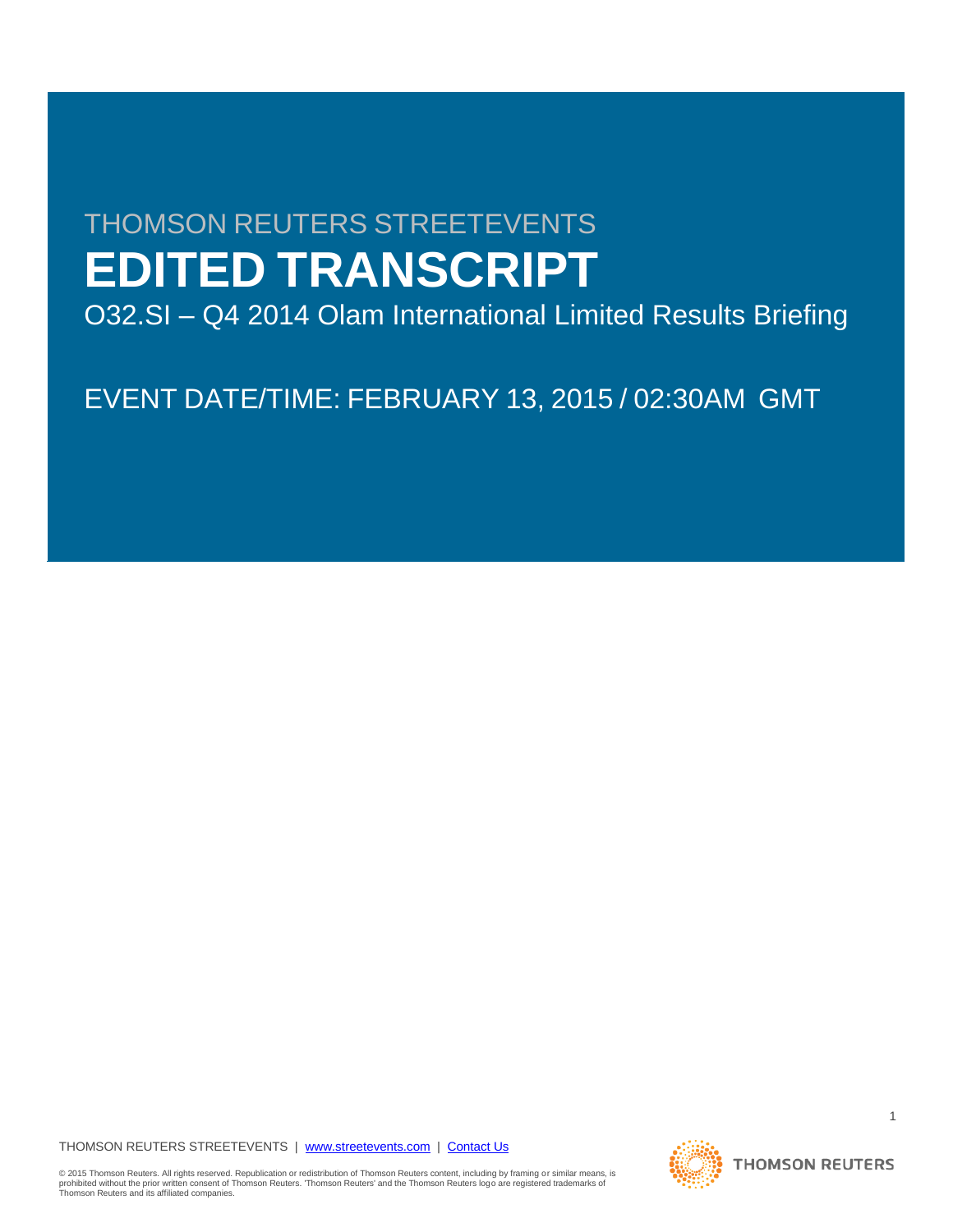#### **C O R P O R A T E P A R T I C I P A N T S**

**Hung Hoeng Chow** *Olam International Ltd. - Associate General Manager, IR* **A. Shekhar** *Olam International Ltd. - Executive Director, Finance and Business Development* **Sunny Verghese** *Olam International Ltd. - Co-Founder, Group MD & CEO*

#### **C O N F E R E N C E C A L L P A R T I C I P A N T S**

**Mervin Song** *DBS Bank - Analyst* **Chuck Spencer** *Morgan Stanley - Analyst* **Philip Wickham** *HSBC Fixed Income - Analyst* **Patrick Yau** *Citi - Analyst* **Christopher Sanda** *Phillips - Analyst*

#### **P R E S E N T A T I O N**

#### **Hung Hoeng Chow** *- Olam International Ltd. - Associate General Manager, IR*

Good morning, and welcome to Olam International's announcement and briefing on the quarter ended December 2014. This is for the quarter ending December 2014 and for the six months from July to December 2014. And, as usual, we are happy to have the management team on board presenting the results and discussing the results over Q&A.

Let me start by introducing the management team. Seated on the extreme right at the table it's our co-founder, Group Managing Director and CEO, Sunny Verghese, and on his right is our Executive Director for Finance and Business Development, A. Shekhar. And in turn on his right is President of Group Finance, N. Muthukumar. You're familiar with all of them. And myself, Hung Hoeng from Investor Relations.

Just before we start we want to bring your attention to the safe harbor clause that is in this notice here.

We will go through the highlights of the financial statements of the financial results, and the key takeaways, and all this will be presented by A. Shekhar. So without any further delay let me invite him on stage to do so.

#### **A. Shekhar** *- Olam International Ltd. - Executive Director, Finance and Business Development*

Good morning, ladies and gentlemen, and thanks for joining us today. I'll go through the usual format of our presentation and talking through a few key highlights for this period, and then go through a little bit of detail in financial statements, both balance sheet, segmentals -- P&L, balance sheet and segmentals, and then we will take the Q&A after that.

So it's been a very interesting, exciting quarter. We have had steady improved underlying performance across most of our businesses including the prioritized platforms as well as some of the platforms where we engaged in restructuring and discontinued operations also.

So there's been strong underlying performance which we are very pleased with.

There have been challenges in two of our businesses that have hurt the first half, which is the hazelnuts and the Uruguay dairy farming business which we had signaled also in the Q1.

The hazelnuts part of the challenge is pretty much done but it has impacted our first half. Whereas, the dairy farming in Uruguay is probably still something that we are working on and will probably have some continued adverse impact.

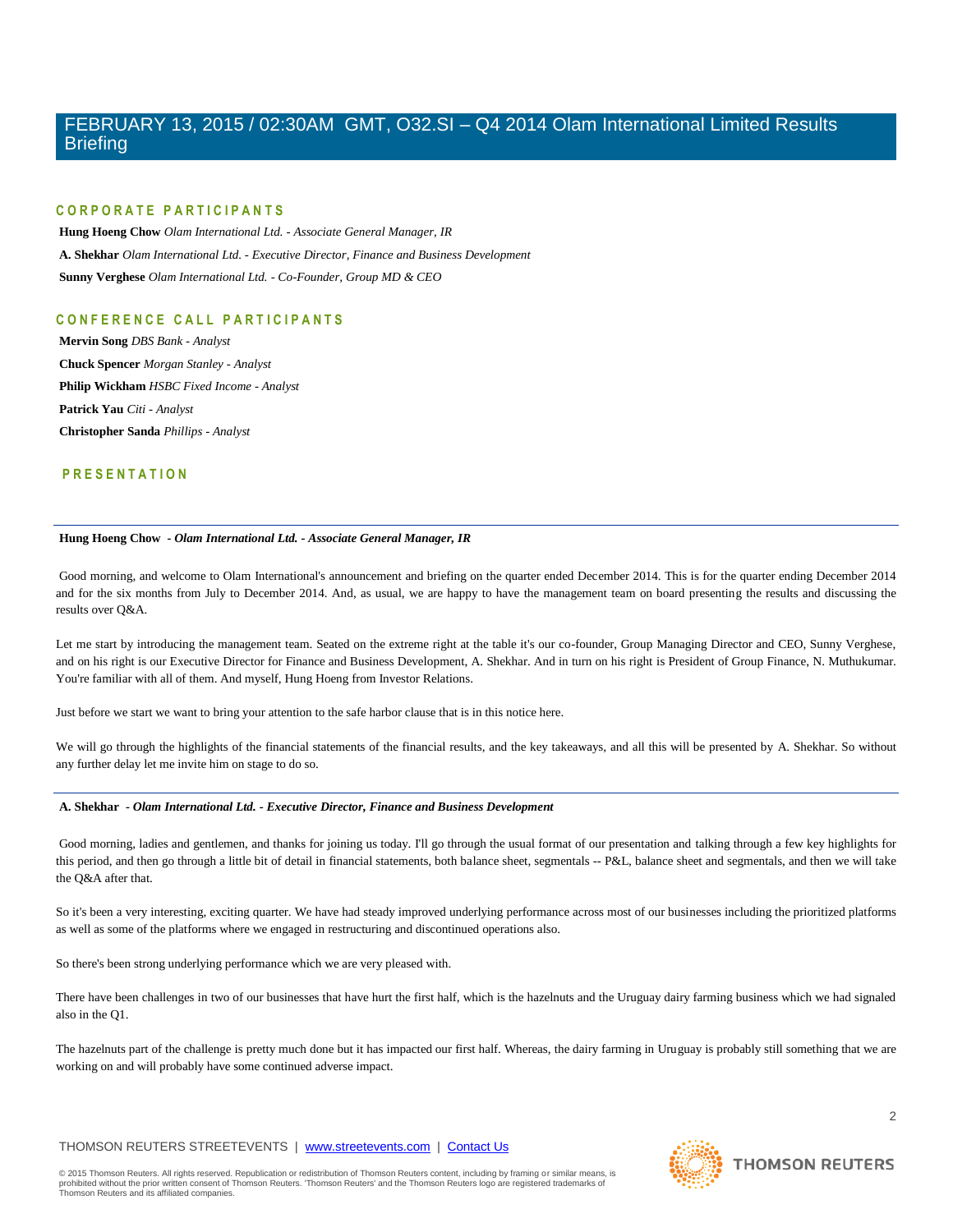The big other thing that has happened during this quarter is really, starting with the oil price fall, the massive currency [devaluation] (corrected by company after the call), and here it is about -- it's an unprecedented currency volatility in the fact that it was sharp, it was rapid, and it was across markets.

So, almost every company working on a global basis, every multinational is facing some part of the impact. For us, normal devaluation and managing that is par for the course because we run our business as a US dollar -- US dollar functional currency.

So, we have had positive impact. We had some negative impact and net adverse impact of this for this period is about SGD30 million, and I'll talk a little bit more about that.

And we are quite pleased with, obviously, the fact that the underlying performance has been good.

The progress on our strategic plan and various initiatives that we had highlighted in terms of release of cash, improvements and balance sheet optimization, a whole set of financing initiatives to improve both -- optimize both our tenure and cost, we have had very good progress on, so we're very pleased with that.

We're also pleased with the two announcements that we made towards the end of the quarter, end of last year, which is [we believe] two very strong strategic opportunities that we have got in our prioritized platforms, both the ADM acquisition as well as the McCleskey Mills acquisition in peanuts which we have also concluded in January.

So these two acquisitions, if anything, provide us an even greater strategic footprint and a competitive position in two of our prioritized platforms which we are, again, very pleased with.

So, on an overall basis, when we look at this period from a financial results basis, we are down 10% on a reported earnings basis with a mix of good progress across most of our platforms with a couple of challenging platforms, and the most important part being the adverse impact of currency volatility which has certainly affected us, which is something that we are focused on, we are managing on a day-to-day basis, and it is not something that's going to go away, but we feel we are quite well positioned to manage the impact of that going forward.

On the balance sheet and cash flow, pleased to confirm that for the period we have a positive free cash flow generated both by operating cash flow from the businesses as well as a reduction in working capital, reduction in the pace of new CapEx investments, as well as divestment cash flows which has led to an operating cash flow -free cash flow positive.

The reduced financing charges, again for this period, almost SGD30 million down from the same period previous year, is also contributing to a better trajectory on the FCFE.

Clearly some of the acquisitions that we have announced are going to create a negative free cash flow for the second half.

However, we feel quite positive that, on the free cash flow as well as gearing targets, we should be on course in FY16 as we had indicated in our strategic plan objectives.

So, on an overall basis, there has been strong progress on all the various strategic initiatives, the balance sheet optimization, and we are on track, as far as operational free cash flow targets are concerned, as well as gearing targets are concerned.

The last part which is an announcement that we made in January, but I'd like to highlight that, and for those of you who thought that we had made a mistake about highlights H2 2014, that is going to be our H2 going forward because we are moving to a Jan-Dec financial year close, based on the consolidation requirements of Temasek, our majority shareholder now.

And, this year, July 2014 to December 2015 will be an 18-month transition year. But going forward we will be reporting our results, our financial year will be a Jan-Dec period.

So, for the six month ended December 2014, it is now going to be our second half, H2, and that's why we are signaling that as H2 and H1 2015 will be Jan-June 2015. So that'll be the nomenclature going forward so that there's no confusion on that.

So, moving to the P&L analysis for the [second] (corrected by company after the call) half or H2 2015, volumes are down about 11%.

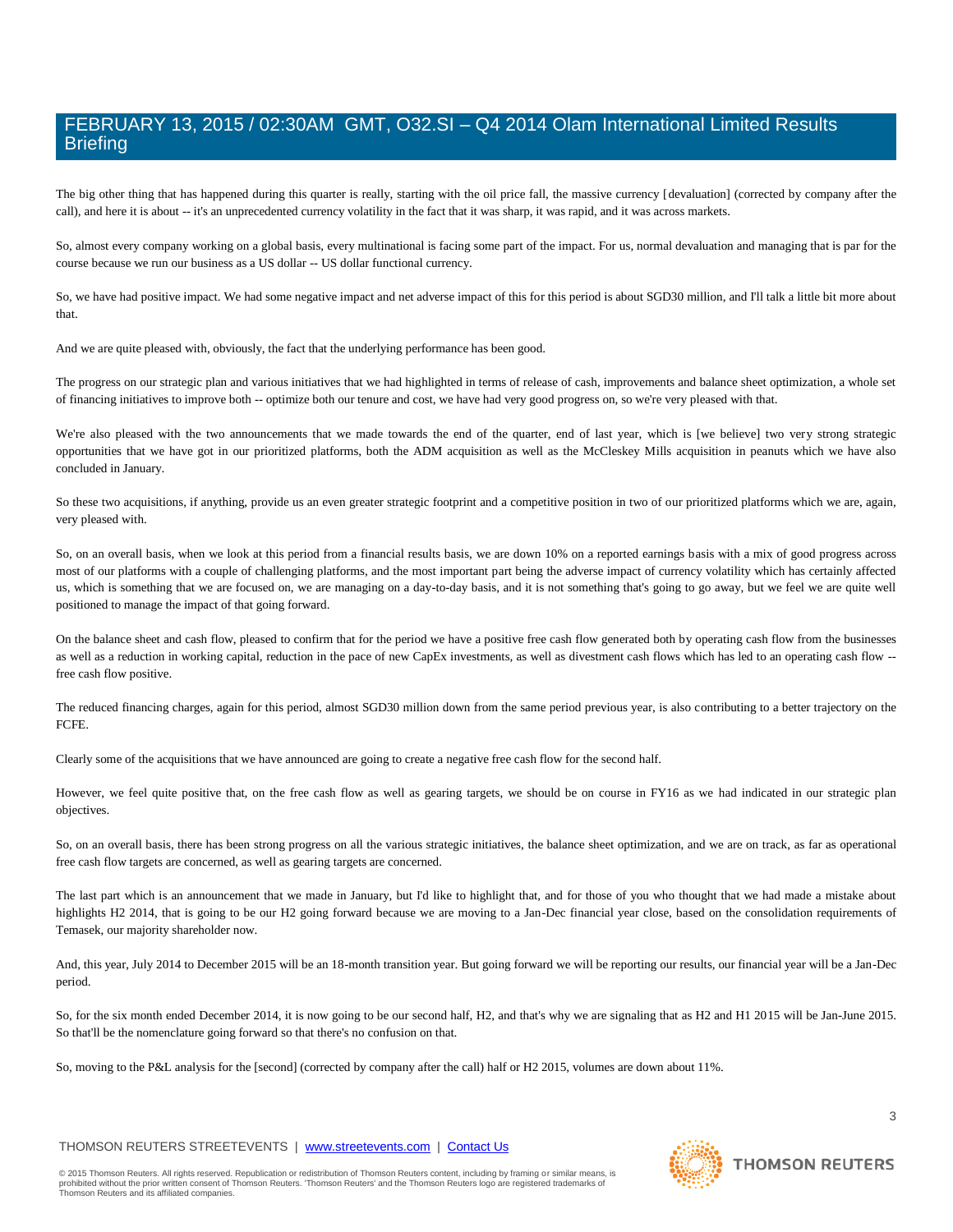A big chunk is from discontinued or restructured businesses, the biggest being in the grains business where we sold our stakes to Mitsubishi in Australia, in South Africa. Reduced volumes obviously out of Ukraine because of the continuing political problems there; the discontinued operations in Gabon in timber; rice in Ivory Coast, cashew processing in Nigeria.

Operations which were contributing a positive EBITDA last year but operations that were not meeting our return norms or not meeting where we felt that the margins were not good enough for us to continue, or we didn't have a competitive position for us to continue.

So those parts of the discontinued operations which are a fairly deliberate part of our strategic plan, have created a loss in volume. But on the other hand, we see continuing growth in our prioritized platforms.

So on an overall basis, while this will be a year wherein we will lose, we have lost some volumes and there'll be some reduction in the second half too, it's volume -- we are not really focused on the volume growth part or the loss in volume from these operations.

On an EBITDA basis I'd really like to focus on, firstly, the currency impact, and the currency impact our estimate is, there is a net adverse impact for the first half for about SGD30 million.

And, if you look at the negative impact of currency, in terms of unrealized ForEx loss which has flown through this half, you'll see that under our other operating expenses, where we always recognize it, it's a much larger amount of almost [SGD180 million] loss, and that's across -- devaluation across multiple geographies. The big operations where we have had devaluation are Brazil, Australia, Nigeria, Russia and to a lesser extent Indonesia, Turkey, Columbia, Mozambique, etc.

So, wherever we have predominantly export-led operations, our impact has been very neutral to positive because while the currency devalues and we are funding at US dollar, there is a concurrent positive impact, in terms of the cost of our commodity, either inventory or cost of goods sold.

So, on most of our export operation -- so if you see the biggest devaluation, that's been probably Brazil and Australia, which are entirely export-led operations, and there, there is no adverse impact, we have got higher margins in the stock which enables us to offset the currency devaluation.

But wherever we have import operations, our domestic businesses which are funded in US dollar, even if you're holding stock, we take the entire impact of the currency devaluation into our books and our ability to make up that, so to speak, loss, will depend on how the margins adjust locally.

So there's always a lead lag and especially when you see a rapid devaluation of this kind, there will always be some lead lag and hence that is a part that is really something that you can't hedge out, the only way to hedge out is stop sales and -- or look at local borrowing, which are obviously also at an interest cost at 20%, 22% in some of these geographies, which is also a cost.

So the effective net adverse impact is really coming out of the import distribution or local domestic business operations, primarily Nigeria, Russia, to a lesser extent Mozambique, etc., wherein we see this impact. Some part of this is unrealized, so it could be made up based on prices and some part of it will depend on how prices adjust in the coming months.

So it's something that we're on top of, it's something that we feel it is -- in a normal course, it's par for the course, because we have been working in these geographies for a long time. On the export side, we are not really worried about because we can move very quickly. On the import side, there will be some continuing impact that we'll stay on top of and we'll run with reduced exposures for the time being.

So offsetting the EBITDA loss which has happened because of currency, dairy and hazelnuts, is the positive underlying growth across all our other platforms; most of the other platforms have grown and when we talk about the segments I'll spend some time on that.

There's also, for those of you who focus on the biological gain, there is a SGD28 million loss this year, primarily coming out of our matured almond plantations against a SGD12 million loss in the same period last year.

There's been positive reduction in our net finance cost by almost SGD30 million, which has made up for some part of the EBITDA difference from last year. As well as amortizations also - depreciation/amortizations are also lower by about SGD5 million.

So on an overall basis, our reported PAT is down about 10% and our operational PAT is down about 20%. Net of bio, it's down about 10% again.

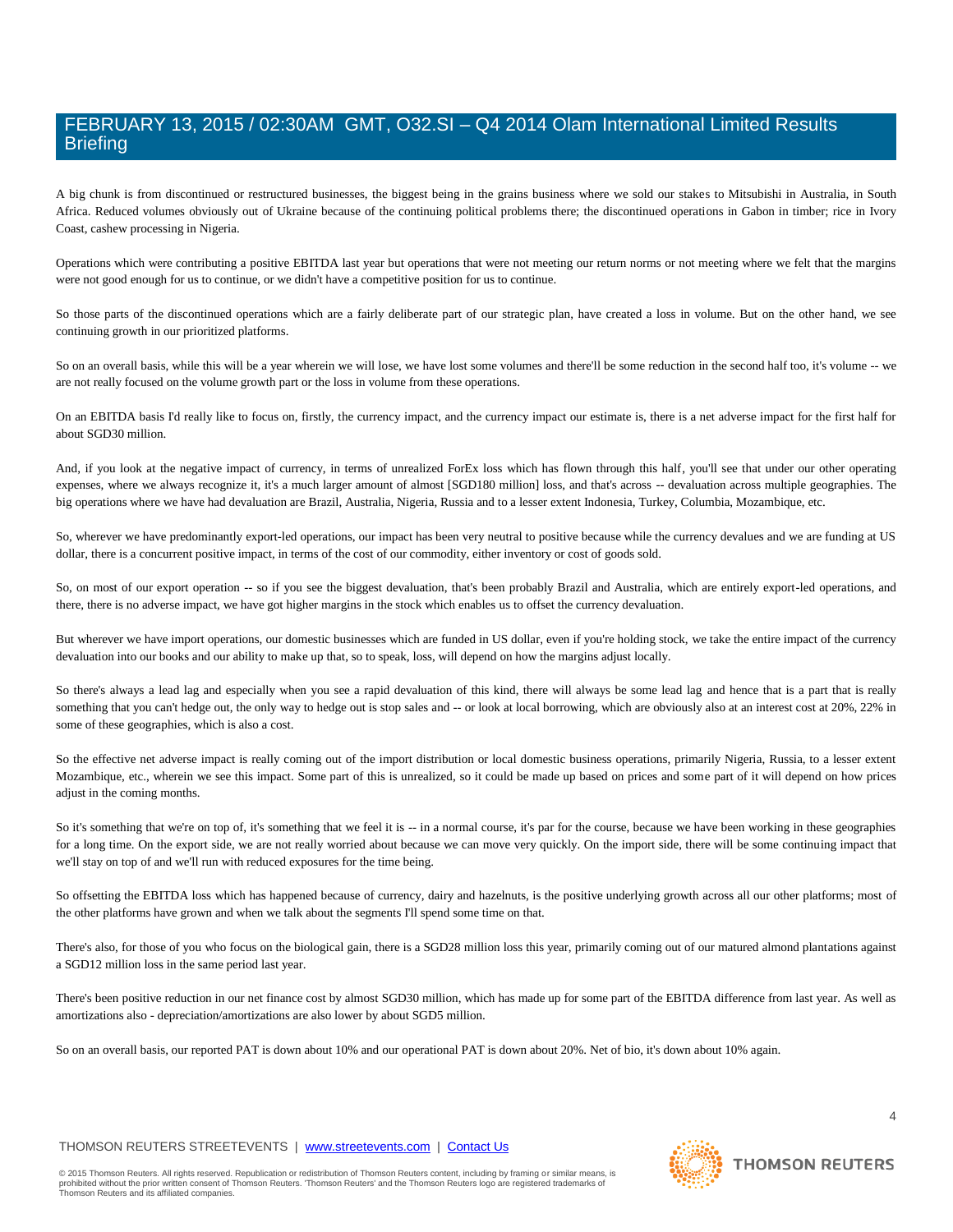Moving onto the snapshot of our EBITDA that we have already talked about on overall invested capital, you'll see that fixed capital is almost flat from June as well as from December of last year. So while we have reduced the pace of new CapEx investment, net of depreciation, as well as divestments, we are more or less flat.

So, therefore, one significant part of our objectives outlined in the strategic plan, which was about reducing the pace of new CapEx, as well as divestments; both that we stay on course. Similarly, on the working capital, while there was an increase and this is our peak season; Q2, December and March quarters are our peak procurement seasons, so you -- but where you compare it with June, normally you would see a working capital -- quite a large working capital increase between June and Dec, this time you don't see that.

Some part of it is because of lower prices in some of our commodities, but a lot of it is also because of balance sheet optimization, the working capital optimization and you'll see that in our cycle time and cash-to-cash cycles also reflected in that.

So, there is a strong focus on the balance sheet, both in terms of fixed capital and working capital, which has enabled us to hold this, even though EBITDA is down because of some other factors that we mentioned.

Moving onto the segment, if you look at the Nuts, Spices & Vegetable segment, we have had continuing strong performance from almonds. A very good performance this time from the vegetable dehydrate business in the US. Tomato business is again, which was loss-making in the prior period, has also turned positive and headed in the right direction. The peanut business is steady.

The two real negatives in this segment were the hazelnuts which we can say that is well behind us now; we can't make up on the volume because it's still a short crop and the new crop will come in July 2015, but whatever we are -- fresh business we are doing, we are doing at good margins, so we can't make up for what's already happened in the first half, but the business is on course.

And more importantly, in the industry a lot of people have taken a lot of pain this time and we are better positioned than most going forward within the industry. So it was a -- the problem won't go away for the last half, but I think we are better positioned to move forward on that.

On the -- so, the cashew business, again this is something that we decided to get out of, the cashew -- partially get out of the Nigeria processing -- mechanical processing business. So again that's hurt our volumes as well as EBITDA a bit, but again it's business that we wanted to get out of, so those are the two negatives. Otherwise, from the segmental perspective, the segment is well positioned; it's obviously one of our prioritized segments, both nuts as well as SVI, and we feel quite good about where we are positioned.

If you look at the fixed capital, again because of various initiatives as well as reduction on the pace of capacity, fixed capital is more or less flat from December, as certainly as well as June. A lot of activity on the working capital optimization despite very high prices in almonds, tomatoes, pepper, hazelnuts, etc. There has been a lot of optimization also done on working capital here, which has enabled us to reduce our working capital quite significantly. So on an overall basis, that's the snapshot of the segment.

Moving onto Confectionery & Beverage, again two very important segments for us; coffee and cocoa. We have discussed the significant increase in prices in coffee as well as cocoa over the last 12-odd months. Both businesses we are very well positioned from a competitive position of course, but also going into their peak season, in some parts the seasons have already started, we are well positioned going forward. It's been an on-target first half for us and we are well positioned.

We see we are quite friendly towards pricing, both in cocoa and coffee, so there could be enhancements in working capital over the coming months. But -- and some part of the big chunk of increase in working capital because of prices has already happened if you see between December and now, but between June and now it's kind of stayed more or less flat, but we'll see how things progress. There could be incremental working capital here, but we certainly feel quite positive about the business and the margins and our position to be able to capture those margins as the seasons come by.

Moving on to food staples and packaged foods. I guess there are six BUs within this segment and always there are lots of moving parts.

So the businesses that are doing very well; the grains business, post some parts of the discontinued operations that happened last year in Australia and South Africa; the wheat milling business in West Africa doing very well; the Russian grains export trading business, again, did very well for the first half; Ukraine obviously has been more or less no activity there. But otherwise the wheat milling in West Africa and Russian grain business has done well and well positioned.

Sugar trading, rice distribution businesses, both of which were restructured in the prior period, again off to a good start; first half has been very good. We have been really hit in this segment by the dairy farming in Uruguay, which we have talked about, as well as now, this currency devaluation specifically in Nigeria to a great

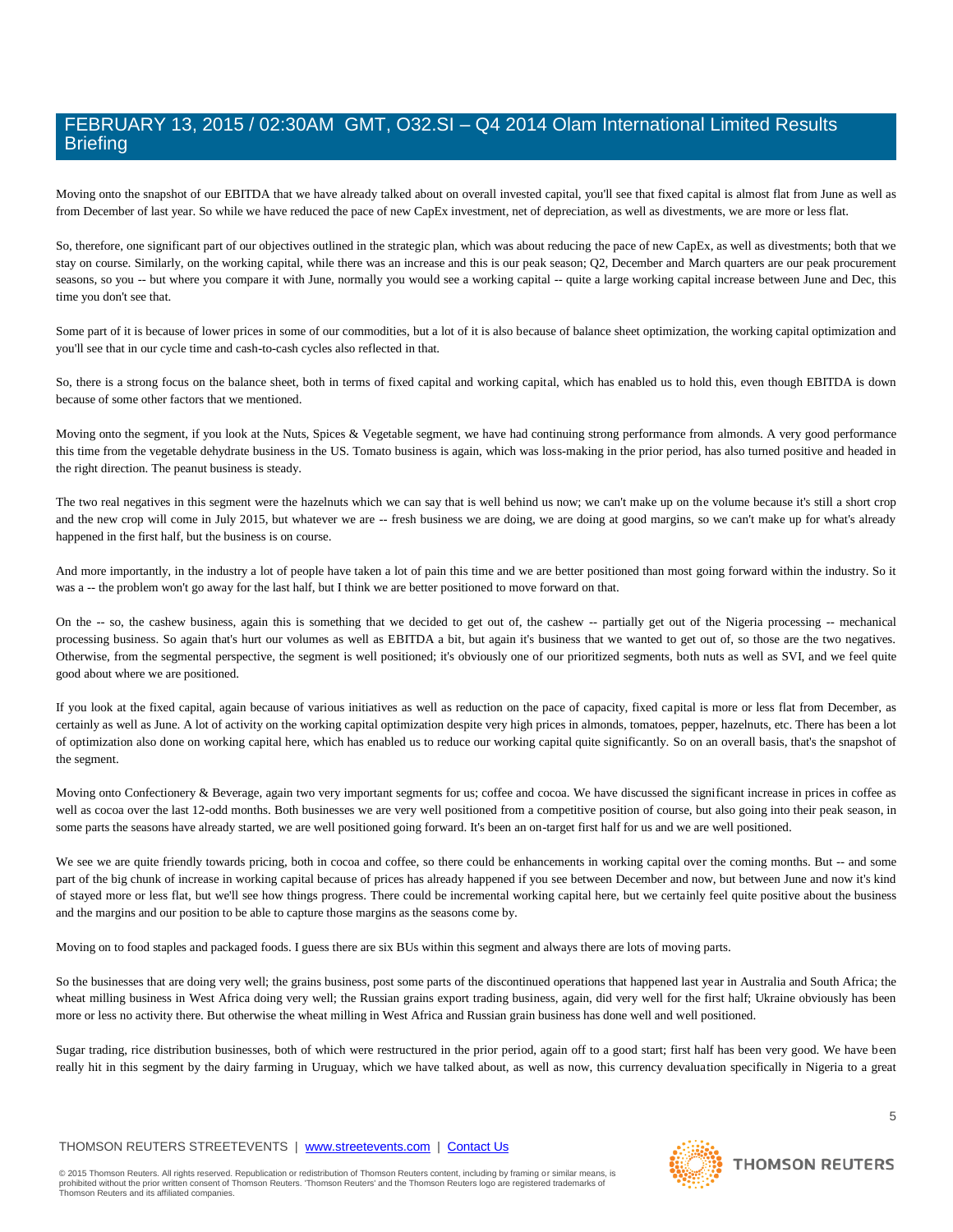extent which impacts packaged foods and grains, rice and dairy distribution. So that's an area that we really are looking at quite actively and it's certainly a source of concern for the first half.

And Russia, so far the prices -- local prices have adjusted primarily because of an import ban also, so the local prices have adjusted, but we'll have to see how the ruble continues to devalue and we'll have to look at.

So Nigeria and Russia are clearly areas which have impacted this -- the import domestic business in Nigeria and Russia has impacted the segmental performance, but we need to keep a close watch on that going forward too.

The segment has had significant fixed and working capital optimization. A lot of the divestments that have happened in this segment compared to last year this time, the grains divestment, the dairy divestment in Ivory Coast as well as Uruguay, has again reduced fixed capital in this business.

Working capital has also been optimized, some again because of pricing, but also because of specific actions that have been taken on receivables and supplier credit, etc.

So again, the business looks much better while the EBITDA fall has happened; some part deliberate, some part because of recent currency volatility and operational issues in Uruguay. But we believe that the parts of the business that are prioritized where -- we have -- restructuring is complete, are well positioned going forward to make a part of this as well as grow further.

Industrial Raw Materials, again this is a very small part -- it's less than 30% of this segment. Cotton looks well positioned, timber post-restructuring has performed very well in the first half. And rubber, of course, is still evolving; there's a lot of investments continuing in our rubber plantations in Gabon. But on an overall basis, this segment is pretty much on course and it's a second-half segment and we'll see how that goes.

The fixed capital investment in this segment are primarily rubber and a little bit in SEZ. And again, working capital, both because of prices -- lower prices in cotton and rubber, as well as all the other working capital optimization schemes have again brought down working capital lower than where we were in June. So that's a snapshot of our segmentals.

Moving forward to the balance sheet, starting with the cash flow and then the balance sheet.

So, for the first half, there is a positive free cash flow, FCFF, at SGD75 million. But more importantly, what really we focus on always is the trajectory, which is helped by the operating cash flow, the changes in working capital, the reduction in fixed capital investments as well as the divestments. A mix of that is what is contributing, and, therefore, that's really -- each of those activities are really what drives our ability to achieve getting to a free cash flow positive and staying there.

And again, I'd like to reiterate that the two new acquisitions will have impact for FY15, but we believe by FY16, based on what they will contribute and what the rest of the businesses will contribute, we should be -- we still maintain our objective of being free cash flow to firm positive in FY16 and stay there sustainably going forward.

Again, net interest reduction also ensures that the trajectory for FCFE is also quite positive for the period, and we will stay focused on ensuring that we continue to reduce and optimize our debt cost and debt tenors.

On gearing, we are within the objective of what we have highlighted in the strategic plan. We have stayed there, in terms of just operating at or below 2 times net gearing, net debt to equity. Normally, between our December quarter and March quarter, our gearing goes up because it's our procurement season. This year a mix of what we have done on the working capital, as well as lower prices, we are at just above where we were, end of June, well below what we were last December this time.

So that's again, therefore, tracking along what we had said in our strategic plan objectives.

As far as the debt mix, a lot of activity on this, as you're all aware. And immediately, post VGO, we had done a -- we had paid back a lot of our bank borrowings as well as syndicated loans. And whatever we could -- higher cost borrowing we could retire, we had retired. And we have done an RCF for \$2.2 billion in November this year, with the backing of all our banking partners, all our major partners. We were able to convert that into committed one, two, three year revolving facility of \$2.5 billion].

We have also refinanced the Australian five-year dollar loan, again at much better pricing. And, post December, we have done a small private placement. We are getting a lot of enquiries now for private placement on the bond side, which again are at well below our current secondaries, which are also otherwise tracking quite well, despite all the volatility in the bond pricing and spreads.

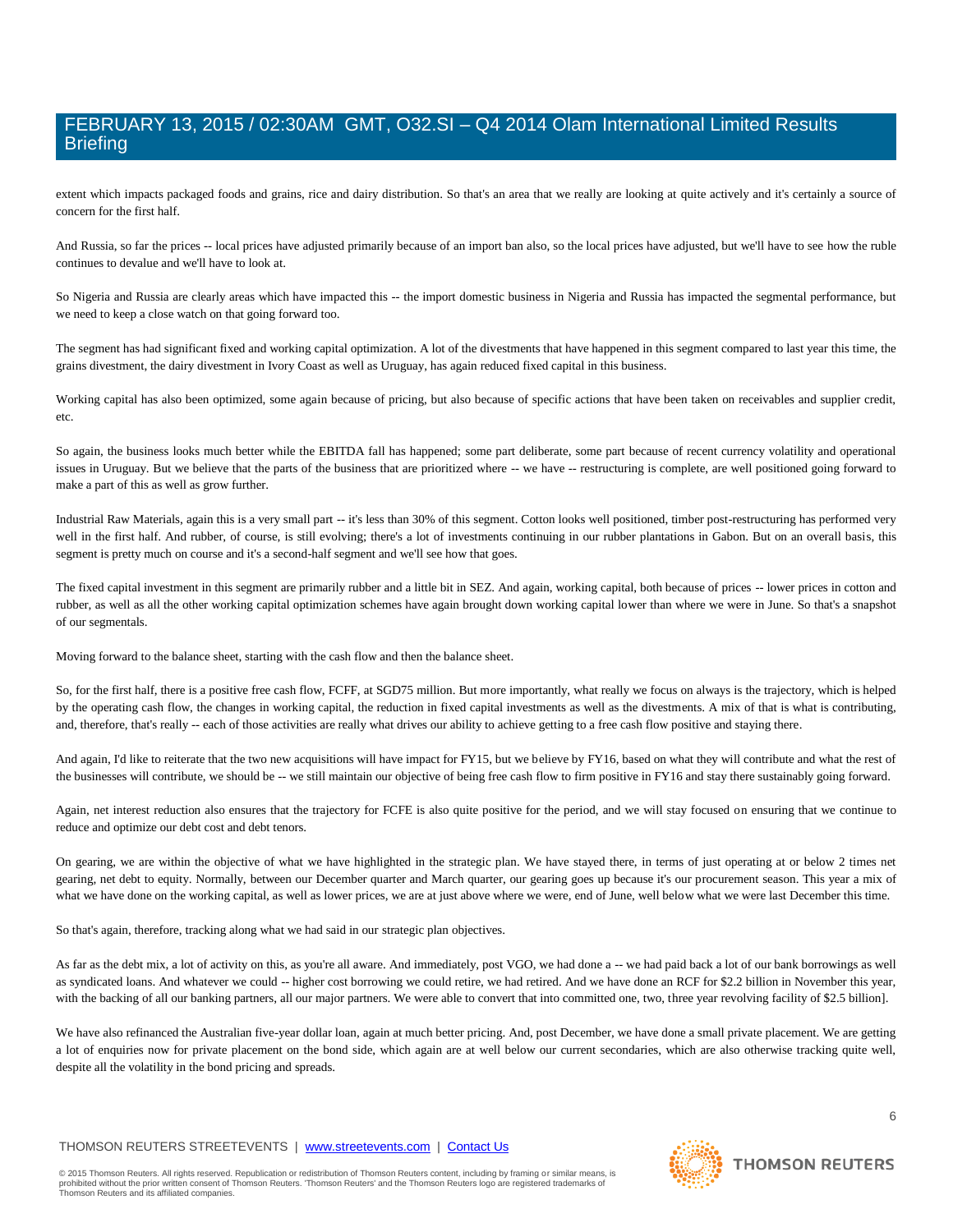So overall, in terms of where we are headed, where we were end of December, we are quite comfortable with the revised mix of committed secured funding, the tenors which are heading in a more optimum level based on our expected cash flows, expected fixed capital, as well as working capital investments.

And then we have announced, post December, a call back of our most expensive bonds, the rights bonds as they are called. And that should, again, reduce some part. There will be some part of the high cost that we're carrying on our borrowings until December. So that, as you would remember, was 6.75% coupon bond, which are issued at 95%.

So, obviously, we can now fund that for like tenor at 4.5%. So there's clearly -- it made sense for us to call back at the first available option. All the people who have participated in those bonds, obviously, have made a very tidy return on this. But this will again bring down some part of the optimization of tenor, as well as cost, in the coming quarters.

Although there will be a one-off charge in terms of what we'll pay to buy these bonds back, as well as a one-off charge in terms of one-off -- charging off of unamortized expenses on this bond, which will happen in Q3.

There is ample liquidity, we are sitting on a lot of cash, obviously, because it's our procurement peak season, but we have lots of liquidity in terms of undrawn lines, both on the short end as well as -- our liquid hedged inventory is around similar levels that it has -- that' we've maintained between 80% and 85%.

So, overall, I think it is fairly challenging macroeconomic volatility; a lot of currency volatility, which is more important for us to manage very carefully. But we feel quite confident that we are well positioned, and most of our prioritized platforms are well positioned in terms of performance so far, as well as where we stand, going forward.

We have made some very specific -- taken some very specific steps to back growth, so we are not just talking about restructuring divestment, we are also, equally, looking at how we position ourselves for growing in the future through the acquisitions. But we're doing it in bigger, larger, prioritized platforms, so we're quite pleased with that. And we'll see how we can turn those numbers into our financial performance in the coming quarters and years.

So, we'll stay focused on the strategic plan objectives that we announced for FY16, in terms of gearing, in terms of reducing the pace of CapEx, in terms of delivering free cash flow. And delivering growth, going forward, while we manage the macroeconomic uncertainty, which is, potentially, likely to continue in 2015. But we are on top of it, and we'll stay on top of it.

#### Thank you and we'll take your questions. **Q U E S T I O N A N D A N S W E R**

#### **Hung Hoeng Chow** *- Olam International Ltd. - Associate General Manager, IR*

Thank you, Shekhar. Let us start with the first question. Please raise your hands and the microphone will be brought to you. Let us know who you are as well. Yes, at the back. Yes, Mervin.

#### **Mervin Song** *- DBS Bank - Analyst*

Mervin, DBS. Just a couple of questions. First one, traditionally you have a stronger second half, in terms of seasonal boost, do you expect that to occur again, given the volatility of currencies and the like? And maybe some updates on Gabon. Thanks.

#### **Sunny Verghese** *- Olam International Ltd. - Co-Founder, Group MD & CEO*

So, firstly, our previous second half is now -- and the new year-end, will be our first half. And, traditionally, the seasonality that we have seen in the past should continue.

So I think, on a currency neutral basis, as we can see, the currencies have remained volatile, even into January and February, particularly in the oil economies, because of low oil prices, Nigeria, Russia, etc., being good examples.

#### THOMSON REUTERS STREETEVENTS | [www.streetevents.com](http://www.streetevents.com/) | [Contact Us](http://www010.streetevents.com/contact.asp)

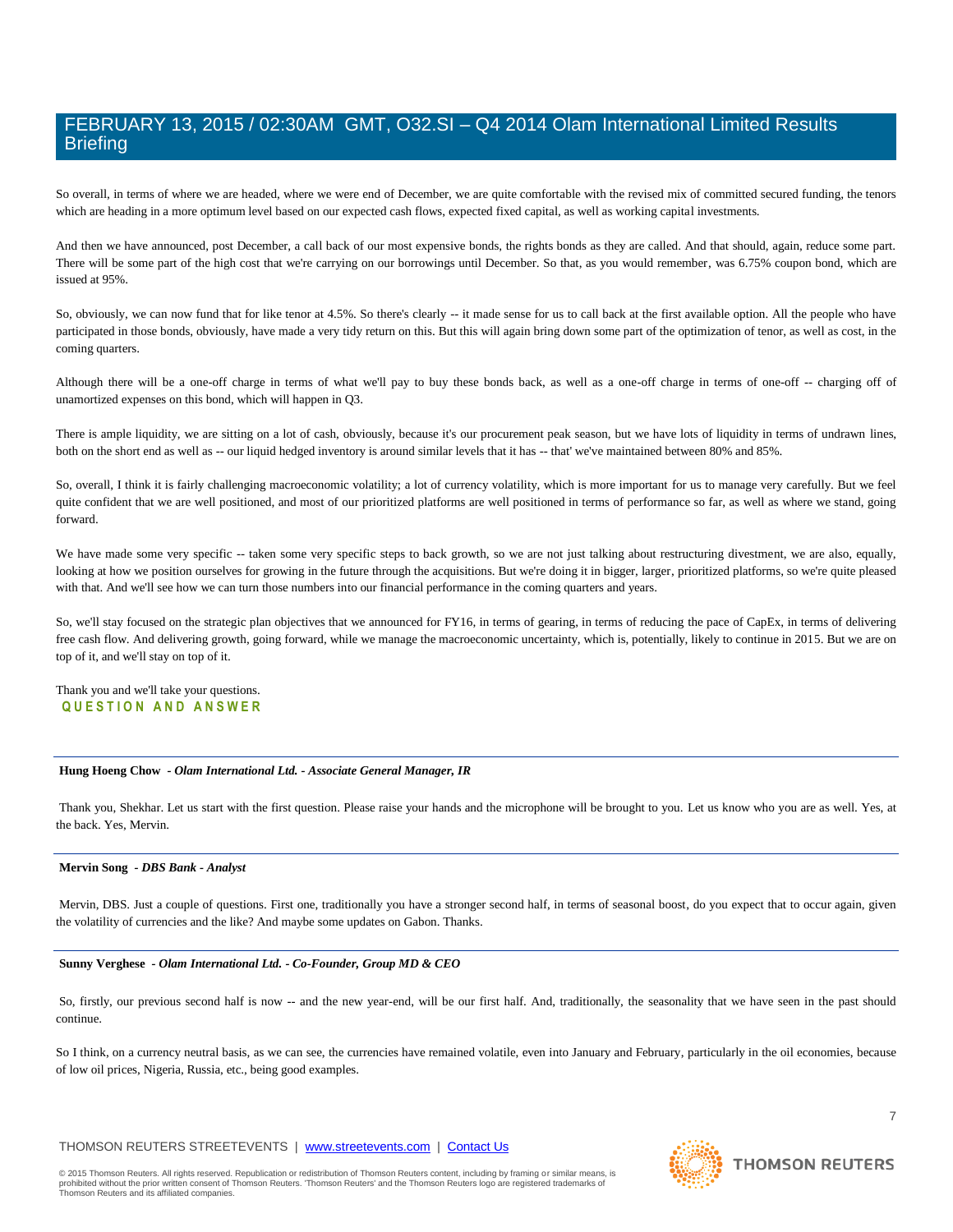So, on a currency neutral basis, we expect the next six months to be better than the first six months.

On the GFC in Gabon, I think, there is little to add, nothing that is announceable that we can state today. But, as we have mentioned to you in the past, we are freezing our CapEx on the project until we can bring in a strategic investor that'll allow us to deconsolidate this business.

There will be some increases in total investment in the project, because we'll be continuing to incur interest costs on the investments already made, and we also will keep our core fertilizer team in place, who are professionals with deep experience. And we think, once we restart the project work, we will need all of them. So the overheads on the fertilizer project will continue.

We have got more interest than in the past, if we can say, about progress from the last briefing that we have had, we have now more parties interested in looking at the project, and there are at least two more parties from the previous quarter who have started due diligence work on the project.

But we have nothing that is in an announceable state, so there is no additional information beyond that.

#### **Hung Hoeng Chow** *- Olam International Ltd. - Associate General Manager, IR*

Patrick?

#### **Patrick Yau** *- Citi - Analyst*

Thank you, Sunny. Just a question on how the Company intends to address or minimize the risk from having further volatility in currencies, in oil producing economies. Because there's actually quite a large hit, SGD30 million. And it doesn't look as if we're done with the volatility. So what are the plans to mitigate the negative impact from these sort of changes?

#### **Sunny Verghese** *- Olam International Ltd. - Co-Founder, Group MD & CEO*

I'll request Shekhar to take this up and then I'll come back with some final comments on that, yes.

#### **A. Shekhar** *- Olam International Ltd. - Executive Director, Finance and Business Development*

So I think the currency volatility is a part of life, and we have to manage that on a day-to-day basis.

And if you look at the impact for us, where we are really not able to hedge entirely. On the export side even if you are funding on a dollar business, as soon as you've bought stocks you're pretty much held and the currency exposure is liquidated, and any movement after that will be reflected in the cost of sales or the inventory value.

On the import side, even if you have stocks which are funded on a dollar basis, it depends on the local market prices to adjust, and there's always some lead lag.

So on the import and domestic distribution side, even if you are hedged, your only two options are don't sell until the prices adjust fully to the currency, or secondly borrow it -- cover it with local borrowing which becomes also a cost that you take upfront.

So we have already taken all of the steps, especially in places like Nigeria and Russia, wherever we can move to local borrowing, and at cost efficient which kind of -on a cost efficient basis, we have moved to local borrowing, we have reduced our time, we are obviously raising prices as much as we can. But there will always be some lead lag, and some difference in the adjustment of pricing which, therefore, will reflect in lower margins in these economies.

To the point about continuing concern, yes Nigeria and Russia probably are the two areas that we feel, certainly because of the political situation, as well as the impact on these two economies because of oil, there is continuing uncertainty. But we'll have to manage that, and we're trying to reduce our exposures as much as possible. But it's not possible to eliminate it, neither predict some part on the import and distribution side, how it will flow through.

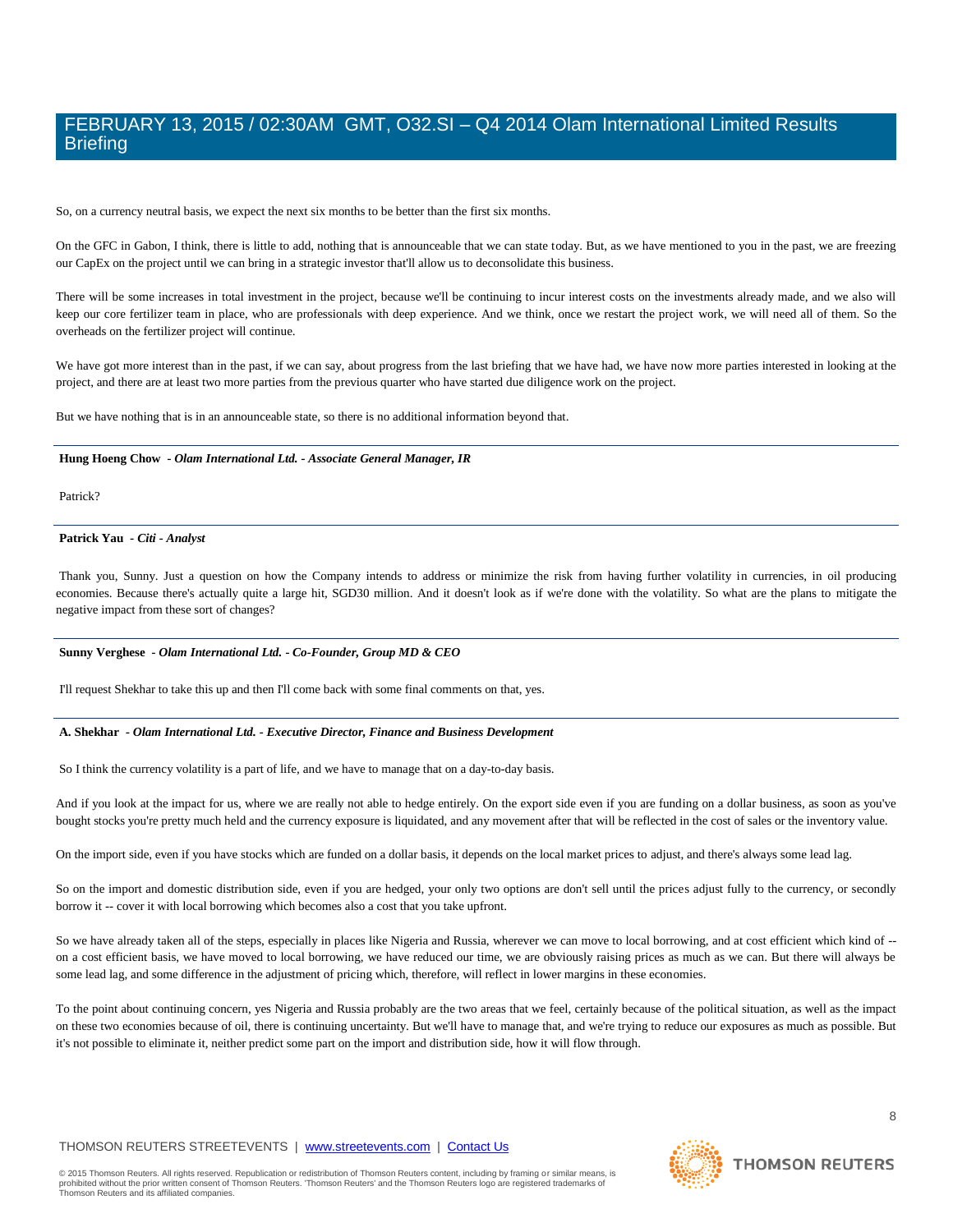But on the export side -- and if you see there are 26 countries where we have had significant devaluation during this period, but we are pretty much managed that, as par for the course, the biggest devaluation has been Australia and Brazil where we have seen no negative adverse impact.

So it's really in the residual parts of the import domestic distribution where we have this continuing impact.

#### **Sunny Verghese** *- Olam International Ltd. - Co-Founder, Group MD & CEO*

So broadly the countries that we are in can be bucketed into two categories, one is where there are deep forward foreign exchange markets. So in those countries, like the two that Shekhar just mentioned, Australia and Brazil while there has been devaluation, they are very deep forward markets and therefore you can hedge that exposure out.

And then there are countries in our portfolio which have a very shallow forward foreign exchange markets, and therefore your ability to hedge forward is going to be limited. You can alternatively use the non-deliverable forward markets offshore to hedge that exposure, but that is also a fairly shallow market, and you cannot use that market to hedge out your entire exposure.

So the way we manage our business to guard against this is first we remain diversified, so as Shekhar said we are in 65 countries, 26 countries had devaluations this year, some of it like Brazil and Australia are hedgeable currencies, deep liquid forward foreign exchange markets, so we can lay off that risk. In the other places we manage that exposure very carefully in terms of the amount, in extent of the exposure that we have.

So if you are going to be buying from a country, cocoa or coffee, or any other products that we source, we will keep the prepayment advances that we send to those countries for very short tenures. So we'll give them at best one week's worth of advances to procure that commodity.

So we will take a one week exchange risk, at the end of that one week they will have procured the stock, and the moment it is in our warehouse we dollarize the stock and extinguish the currency exposure.

And then in addition to this, there are basically three ways currency devaluation volatility can impact us, and one of the transmission mechanisms is on exports, and as Shekhar mentioned, in exports it'll be a neutral to a positive scenario for us during devaluation.

In the case of imports, this is where Shekhar mentioned the second transmission impact, is where we are importing and distributing in those countries.

So if you're going to be importing and distributing versus your locally sourcing, manufacturing and distributing, locally sourcing, manufacturing and distributing, you're buying everything in the local currency, selling everything in the local currency, there's very little exposure.

But if you're importing and then manufacturing, or adding value and then distributing, then till the local prices adjust for the devaluation, you will be for that period having an adverse impact, and that you have to again manage through limiting those exposures and diversifying their exposures across countries.

Why Shekhar has particularly highlighted Russia and Nigeria is Russia, while there were liquid, fairly deep forward foreign exchange markets, with what happened in Russia in the last year or so those markets are almost dry now and therefore you need to manage your exposures very, very carefully there.

And we see that in January it was worse for Russia, even after December, and in Nigeria as well there are some additional factors beyond the fact that oil prices are low, and therefore Nigeria's balance of payments and everything else will be under pressure, and therefore negative net terms of trade, and therefore pressure on the currency, including fiscal deficits, sluggish growth.

But more important in Nigeria it has been compounded by two other issues. One is the Boko Haram trouble in the north, which is an extremist terror group, the Government and the military has not been very successful in containing them. So that is one issue which has blocked off some markets in the north for access.

And the second part is Nigeria is going through an election, and the election that is due this week is now being postponed, and there are a lot of issues surrounding that election. And it is a very closely fought election, so whoever comes into power, the losing party is going to create as much trouble as possible.

So, things as far as the macroeconomic situation is concerned, and therefore the potential impact on the naira is uncertain, and is likely to remain uncertain for a while. And therefore we are very, very focused on managing and limiting our exposures.

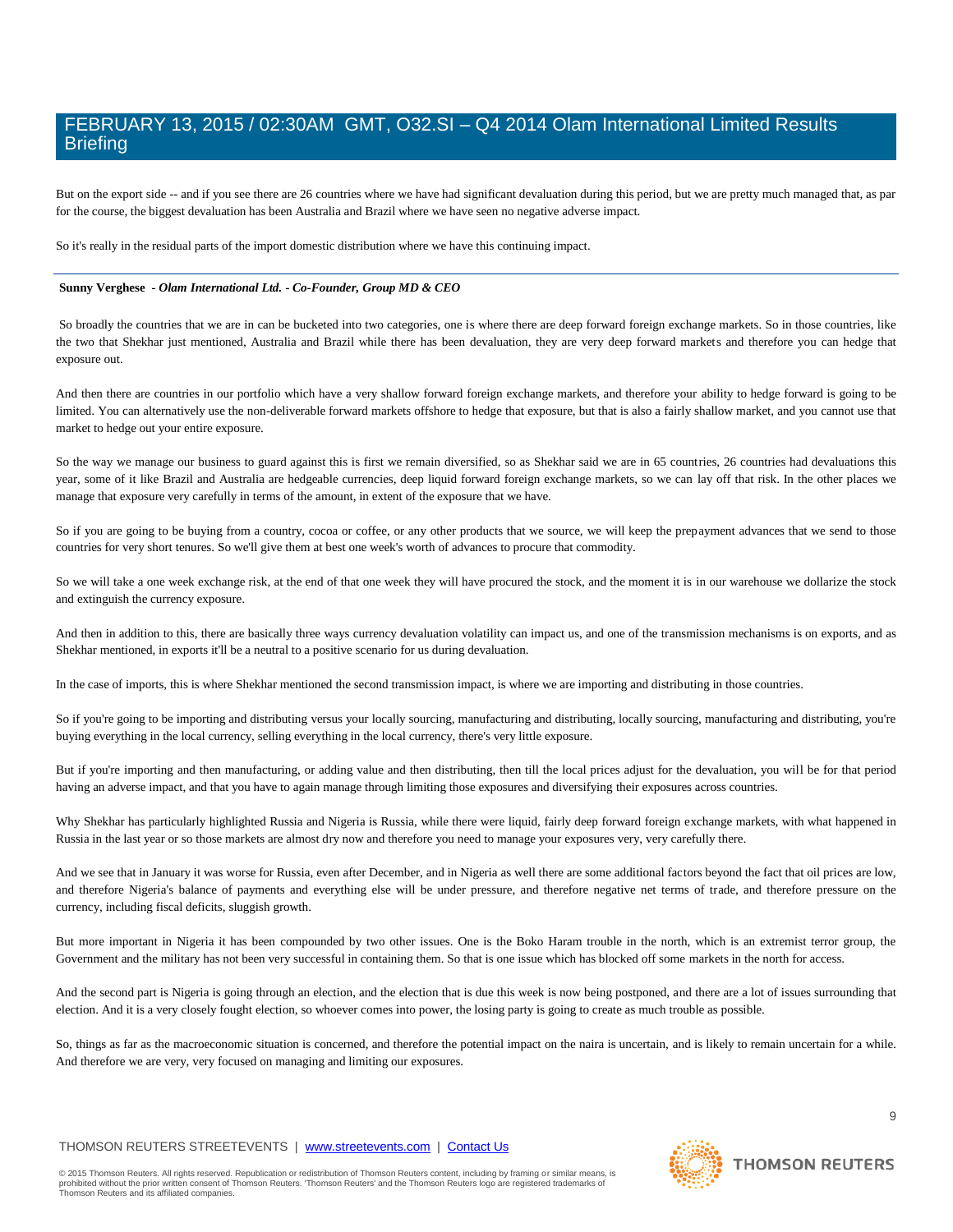But we cannot completely have zero exposures; we will have residual exposures despite everything that we can do to control that.

The third transmission effect on currency is really on the translational side, and that is really how you restate all your assets and liabilities at the end of the period. And if the exchange rate between your functional currency and your domestic currencies change, then you will have translation impacts as well.

I think every multinational that operates in multiple countries, as you can see the results of Nestle, and Procter & Gamble, and Unilever, and Caterpillar, and Dow, and DuPont, and everybody has had this problem, and they all manage it differently and that is why to remove all that noise, all these FMCG companies have a practice of reporting everything on a currency neutral basis.

But we are highlighting to you what that impact is, and we will be concerned about Nigeria going forward, the next six months, we will be concerned about Russia. And I think on all other places, either the hedgeable deep liquid markets for ForEx, or we have a balance between our exports and imports and then we can internally create that hedge ourselves, we should be in a position of managing most of their jurisdictions.

#### **Patrick Yau** *- Citi - Analyst*

Just a quick small follow up, I think you have given a good elaboration on the exact effect -- the impact on FX.

But what about the impact of much poorer purchasing power, maybe the volume growth that you expect, in terms of your packaged food business, is going to start to come under pressure because the purchasing power for the locals have now been diminished?

#### **Sunny Verghese** *- Olam International Ltd. - Co-Founder, Group MD & CEO*

Yes, it's a very good point. So I think if you look at food staples, so Africa for us is very important for -- in the nature of the category of countries you are identifying where there's a growing consumption of food staples which is rice, which is wheat flour, etc. We don't see any demand erosion there because that demand is fairly predictable and is fairly stable, and those are essential items that people have to consume.

On the higher value-added branded goods pricing power would be an issue, and if you choose to increase prices quickly and rapidly you could have demand erosion. And that is the reason why Shekhar mentioned that there would be a lead lag between raw material import costs, because of devaluation going up, and your ability to increase prices immediately. So you will take a few months before the market adjusts to that.

However, those markets are growing very rapidly, so instead of growing at double digits, high double digits, it might moderate to mid-teens, or low double-digit growth, but that growth is still attractive even, as you mentioned quite rightly that there would be some demand erosion because there will be some resistance from consumers. Particularly in the discretionary consumption items. So that impact will be there.

#### **Hung Hoeng Chow** *- Olam International Ltd. - Associate General Manager, IR*

Chuck.

#### **Chuck Spencer** *- Morgan Stanley - Analyst*

Chuck Spencer, Morgan Stanley. A few follow-up questions if I could on FX. You've given us the net number of SGD30 million, can you help us unbundle that a little bit? It may be the gross losses offsetting the gross profit, and then how does that gross loss break down by Nigeria, Russia, this unbundling of that if you could?

#### **A. Shekhar** *- Olam International Ltd. - Executive Director, Finance and Business Development*

So I can't unbundle it country-wise unfortunately, but I can help direct. If you see the net unrealized foreign exchange loss which is given under our other operating income which is where it's always there, that's almost about SGD180 million loss compared to the prior period.

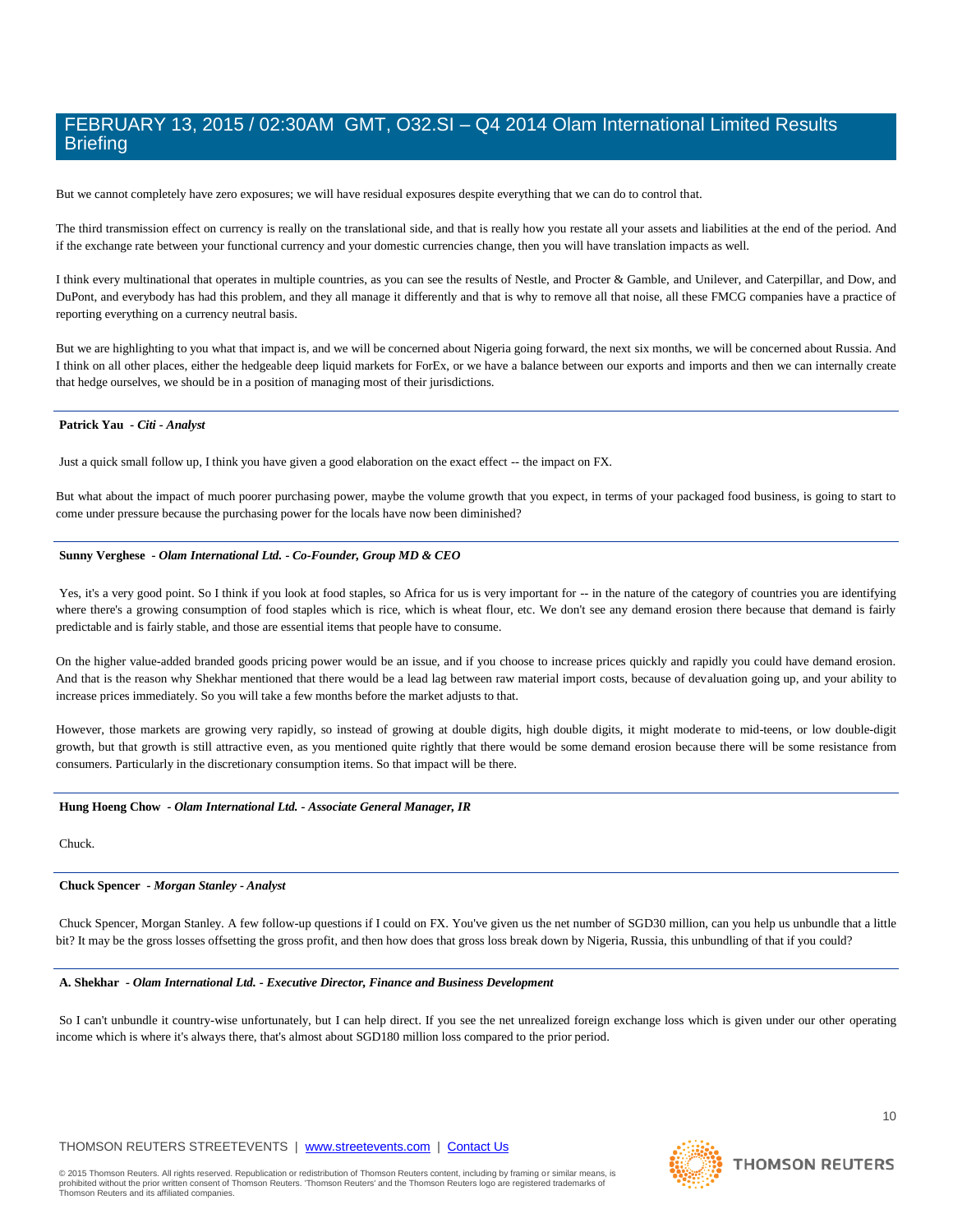A big chunk of this has been made up across various countries based on a higher or lower cost of sales, which means effectively higher margin. And the net impact our estimate is at SGD30 million, and which is predominantly, and I would say 70%, 80% is led because of the, import distribution countries, [wherein] Nigeria, Russia, Mozambique, Ghana, etc., are all part of those countries.

But to be very precise, because this is what we are calling it as lower margins that have flown through compared to what we would have anticipated because the local prices didn't adjust. So it's tough to precisely demarcate that, but that's broadly the area. And you'll see the difference in the incremental margin during this period in our cost of sales vis-a-vis the sales growth.

#### **Chuck Spencer** *- Morgan Stanley - Analyst*

Looking at the naira in the first quarter, or the spot, today has actually accelerated its devaluation. In fact, if we assume that the first quarter average would be settled at somewhere near spot, it looks like the devaluation would double what it was in the fourth quarter versus the third. So should we anticipate this FX charge could be double in the coming quarter?

#### **A. Shekhar** *- Olam International Ltd. - Executive Director, Finance and Business Development*

Not doubled because firstly it's not just Nigeria, it's a mix of other countries. But just when you talk about first quarter and second quarter, just so that I understand the question properly, the naira has really started moving post October, mid-October, October 20 or so. So between July and five years prior to that naira was a rock solid strong currency, so it just didn't move.

So between October 20 it has moved until December, and then between December and now there's been a little bit more devaluation. We really don't know where it will end, in March or in June. And a big chunk of the devaluation, this one-off rapid slide which almost happened kind of almost overnight, or in a couple of weeks, has happened.

A lot of the prices have started adjusting, especially in the bulk commodities, the wheat and the rice. In the other, in the packaged food, it will probably be a longer duration. So we'll have to see how we manage that as much as what happens to the currency. So there is -- what happens to the currency, we can't really do much about. We have to see how we manage it.

#### **Chuck Spencer** *- Morgan Stanley - Analyst*

The fourth quarter average for the naira is [1.73] about versus the third quarter at [1.60]. Right now it's [2.06] or something thereabouts. So it's worse in the coming quarter.

#### **A. Shekhar** *- Olam International Ltd. - Executive Director, Finance and Business Development*

Yes.

#### **Chuck Spencer** *- Morgan Stanley - Analyst*

Okay. Shifting to underperforming assets, if I could, we didn't hear as much about Russian dairy in terms of underperforming. Are you starting to see some turn there?

#### **Sunny Verghese** *- Olam International Ltd. - Co-Founder, Group MD & CEO*

So the Russian dairy business, as we already guided you in the last quarter, has performed quite well and is likely to end well above plan. So I think that operation has definitely turned around, both in terms of the operating parameters.

We've also been helped by the fact that we sell -- we don't export Russian dairy products at this moment, it's entirely for the domestic market. The domestic prices have been very high also because of the ban that the Russian Government has imposed on import of milk products from Europe and other countries that have sanctioned it.

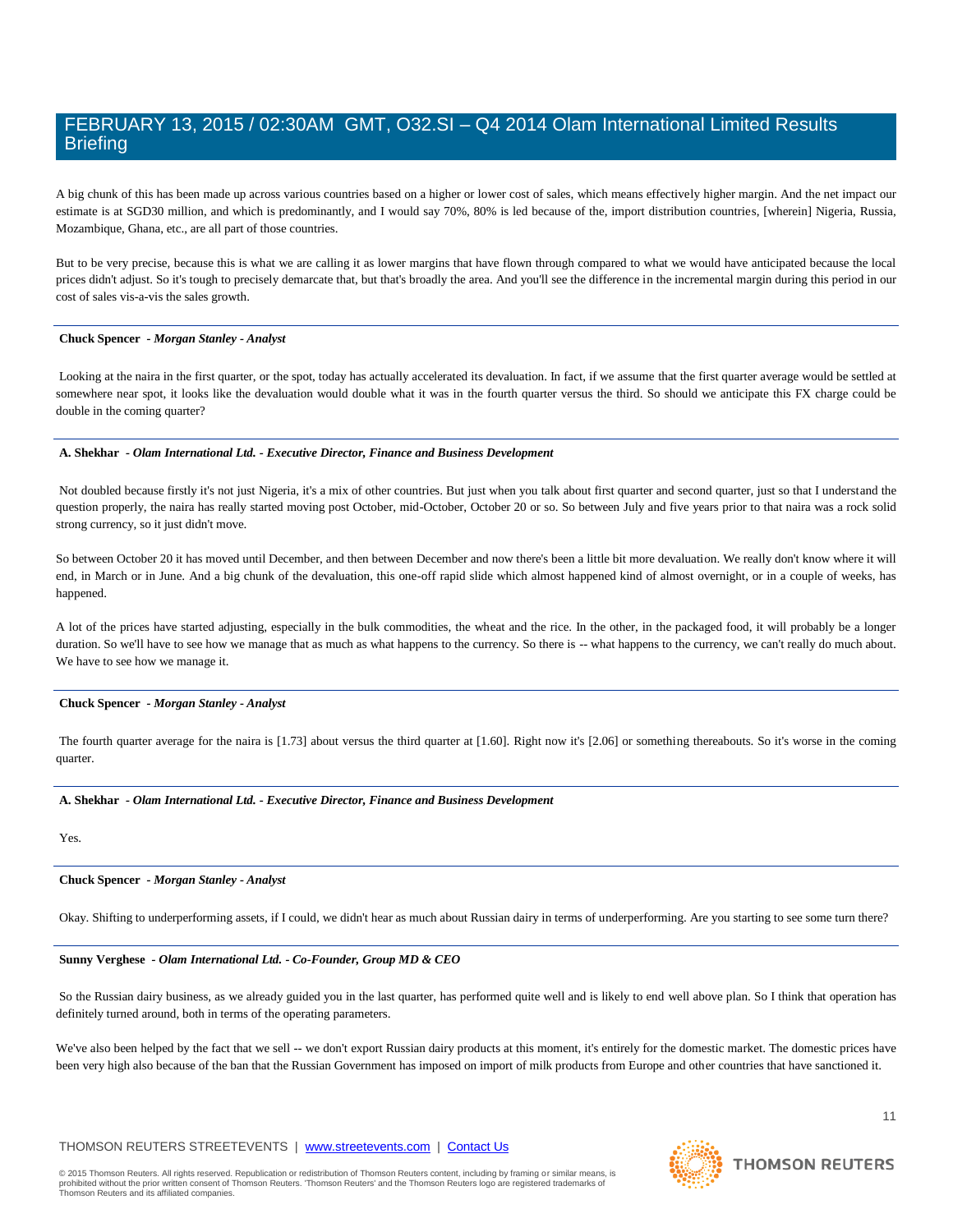So there are two elements to the Russian dairy performance, one is the underlying improvement in operational performance, which includes improved pregnancy rates; improved cows and milk; improved productivity per cow; reduced feed costs. So all of that has been positive, less mortality, so better animal health. And then we have got a boost because of very high local Russian prices. All the international prices of dairy products have crashed, Russian prices have gone the other way round and that has helped.

#### **Chuck Spencer** *- Morgan Stanley - Analyst*

Okay, good to hear, thank you.

**Hung Hoeng Chow** *- Olam International Ltd. - Associate General Manager, IR* 

Chris.

#### **Christopher Sanda** *- Phillips - Analyst*

I get the idea of the lead lag of how prices have to adjust but, Sunny, you've been through several currency adjustments. Can you give us a little bit of color as far as, what happened last time there was a major currency devaluation? And did it create a shock to basically create some distress to boost up the margins once things stabilized.

#### **Sunny Verghese** *- Olam International Ltd. - Co-Founder, Group MD & CEO*

So typically in the past our experience has been that currency devaluation is very country specific. And based on the current account surplus, a deficit situation in the country, the fiscal deficit or surplus situation in the country, the growth trajectory in the country and the negative or positive net terms of trade in that country, we can fairly anticipate and predict what will happen to currency and we can manage it.

So for example, last year we've had a significant devaluation in Ghana, but it impacted us only in one country. This is the first time that we have seen, because of global macro, a plunge in oil prices impacting all oil currencies.

But more importantly, some of the other macro conditions globally in terms of very sluggish growth, or a divergent pace of growth in the US versus the rest of the world, a huge deflationary situation in most parts of the world and slowing growth in most parts of the world, this kind of concurrent sharp devaluation across multiple countries, I don't think any of us have seen, including the major multinational companies who are in a hundred or more countries. Proctor & Gamble is one that they will have an impact on their bottom line of \$1.4 billion this year just on account of currency.

So if you look at the currency neutral numbers versus actual currency impacted numbers, they are very significantly different.

So how do you manage that risk? So firstly, obviously, you need to be hedged in terms of the countries that you're operating in. And secondly you need to be hedged in terms of the trade flows and the balance in the trade flows between exports and imports. Thirdly, you need to participate in parts of the value chain where you have some pricing power. And fourthly you should have really good skill in the way you manage this.

So what Shekhar mentioned, in terms of segregating some of the numbers for Chuck, is that for this kind of currency exposure that has materialized, if you didn't navigate that with skill for our scale and scope the impact would have been significantly more. So this is pretty unusual, of having 26 countries concurrently devalue at the same time.

So throughout our history we've had different countries in different years, but that is isolated to that country, and it is not really a very broad-based phenomenon. Now it is a very broad-based phenomenon. There's also this tendency now in countries to start competitively devaluing, and that is why the US this week and last week are shouting at the top of their voices, warning all the countries. And the treasury secretary has particularly -- come out and warned the countries that if they aggressively devalue their currency because it's now beginning to impact US exporters.

So I think there is a tendency now, given the deflationary environment facing most countries, whether it's in Japan or in other parts of the world, or even Australia, they would love to devalue their currencies and they have succeeded in doing it. And that is a big boost to their exporters, and if they are export-dependent economies more

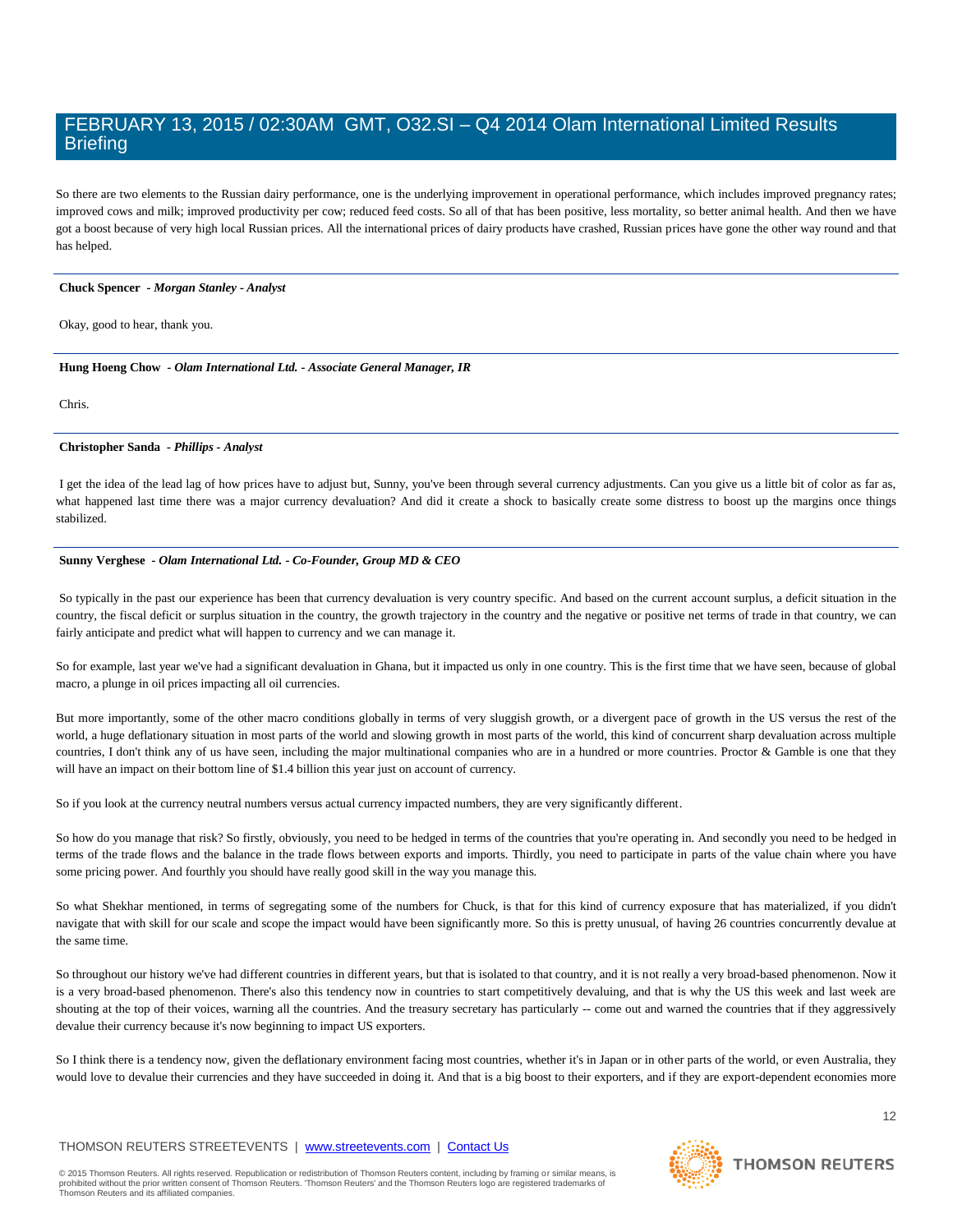than import-dependent economies that is a soft, easy way of resolving some of the tough structural changes that they have to make, and this will give them some breathing time.

And that is also a worry that countries will try and come out of the deflationary situation, or slow growth situation, by competitively devaluing their currencies, and we have to be aware and prepared for that.

So I think we've got good skill, I think we've got good experience in managing it. But you're not going to -- as all of you know our policy on currency is to stay neutral. Our source of profits is not about benefiting from taking a view on the currencies, we don't take a view on the currencies. But in all the markets that we are present we don't have fully hedgeable markets. So we have to -- so in Nigeria, for example, in response to Chuck's question, one additional point is that we can use the NDF markets. So there's a very -- there's a growing NDF market now in London, for example, for the Nigerian naira, so you'll use it.

But it's still a very small market, and still a shallow market. It is growing, you can lay off some of the exposure, but you can't lay off all the exposure. And, therefore, you will say that instead of giving a week's worth of advance to Nigeria, you'll now give them a bi-weekly advance so you take a three day exposure, a four day exposure rather than taking a whole week's exposure. So that's how you can manage this better.

#### **Hung Hoeng Chow** *- Olam International Ltd. - Associate General Manager, IR*

Yes, Philip.

#### **Philip Wickham** *- HSBC Fixed Income - Analyst*

[Philip Wickham], HSBC Fixed Income. Sorry to hammer on again about the FX side, but I'm just trying to figure out the average FX impact you're saying the unrealized gains or losses, were in the other income -- sorry, the other expenses during the period. But I can't seem to find the figure, even in your cash flow statement there's no add-back in terms of a non-cash charge relating to this.

Could you just walk me through that? Because it's grown quite significantly. I was wondering what the charge is you're taking.

#### **A. Shekhar** *- Olam International Ltd. - Executive Director, Finance and Business Development*

So, most of the impact is in cost of sales credit -- cost of goods sold credit. In terms of unrealized, wherever we have sold the goods, it'll be either be in reduced inventory cost, or in cost of sales -- cost of goods sold, and that's how the second impact of the unrealized ForEx gain will be reflected.

#### **Sunny Verghese** *- Olam International Ltd. - Co-Founder, Group MD & CEO*

So, if you see the change in cost of goods sold compared to the last period, you will see the compensatory impact there, which is why we are -- so, you have, as Shekhar mentioned, in the other operating expenses SGD170-odd-million impact and you will see a gain in cost of goods sold -- a reduction in cost of goods sold. And the net difference between the two is what we believe is about SGD30 million which has impacted our P&L this quarter.

#### **Philip Wickham** *- HSBC Fixed Income - Analyst*

Okay, great, thank you. And then just two other quick questions. I'm just wondering, what is the current size of your unutilized credit facilities right now at your disposal? And, two, what was your operating lease expenses during the six-month period? Thank you.

#### **A. Shekhar** *- Olam International Ltd. - Executive Director, Finance and Business Development*

The operating lease expenses on an annualized basis is around SGD20 million, so I would say for the first half it would be about SGD10-odd-million. And predominantly coming out of our lease-back plantations, ignoring any warehouse rental kind of operating leases.

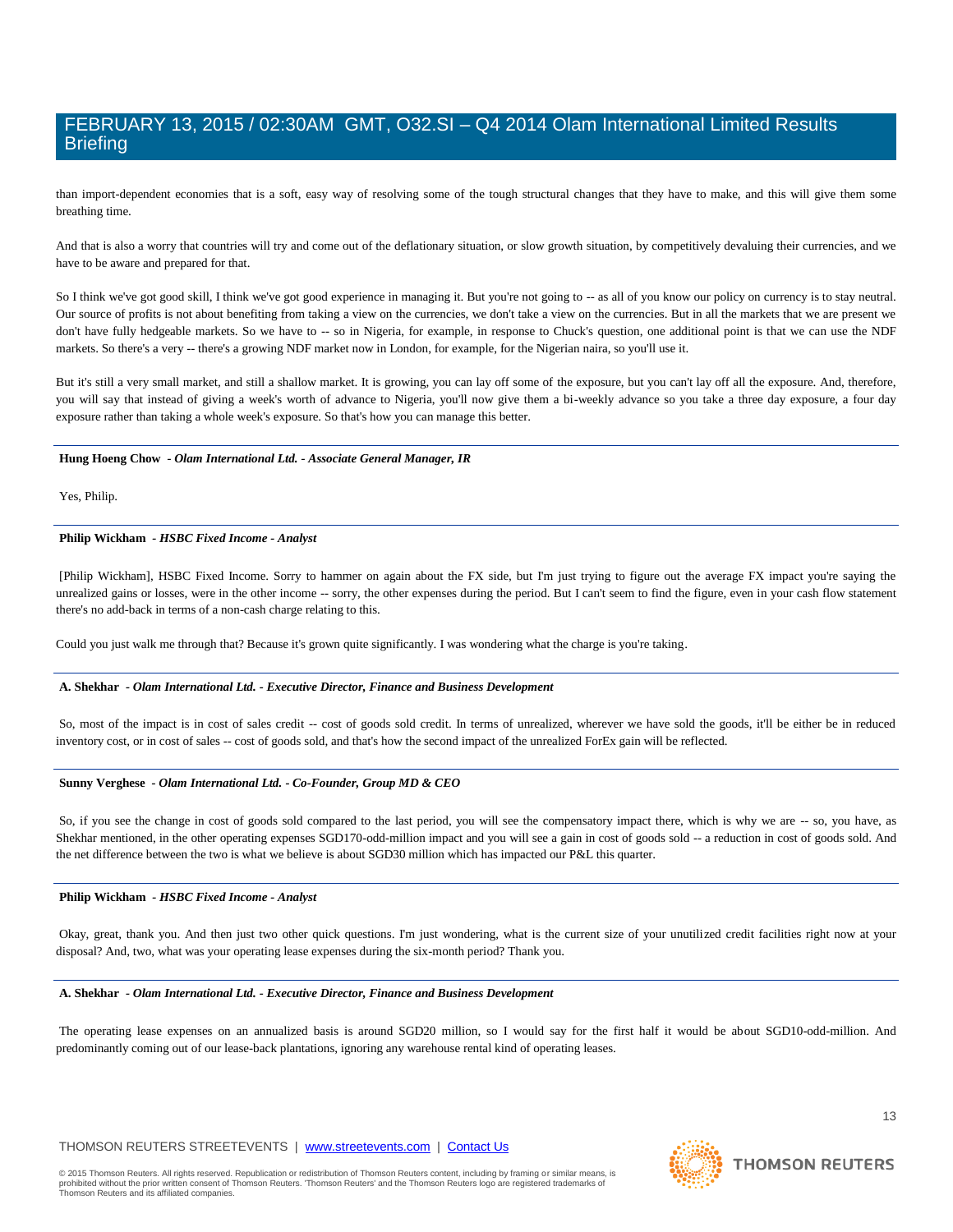And the second question was unutilized borrowing and we have more than sufficient -- more than SGD5 billion of unutilized facilities, if we want to use. But really we are focused on the short term. We keep that as a buffer for our short-term -- any increase in working capital because of pricing, margin lines, etc.

#### **Sunny Verghese** *- Olam International Ltd. - Co-Founder, Group MD & CEO*

We have about SGD6.6 billion of facilities that we can draw down on and we have about SGD3.9 billion of readily marketable inventories and about SGD1 billion of secured receivables. So, if you see slide 20 that Shekhar presented, the total available liquidity is about SGD13 billion, SGD13.4 billion.

#### **Hung Hoeng Chow** *- Olam International Ltd. - Associate General Manager, IR*

We'll pause here for a second and take some questions online. We have two questions here. The first one is, given there's a commodity down cycle affecting the entire industry, how will this affect you going forward? Are there any products in your commodities complex that you expect will buck this trend?

#### **Sunny Verghese** *- Olam International Ltd. - Co-Founder, Group MD & CEO*

Yes. Firstly, the commodity complex is not a homogenous asset class, as you have known in the past. So, clearly, on the energy side we are seeing a significant down cycle. So, all of us know about the oil price story and gas story as well -- natural gas story as well.

On the metals and minerals and ore side, again, we are seeing a very, very deep down cycle. Both these asset classes are very directly linked to global economy. So, if there is a slowdown in global economy, these are all very recession-sensitive commodity asset classes, you will see those asset classes then in a deep decline.

In agriculture the story is slightly mixed. You have recession-sensitive commodities like the high-value commodities or the discretionary commodities and then you have the regular staples, etc., where the demand is very predictable and it's not really very recession-sensitive. But throughout history price direction for agricultural commodities as an asset class is not so much a function of demand but is very, very predictable. Unlike energy or unlike other things, it's very, very predictable. It is always about supply.

So, the story of the last 200 years of commodity history is always about the weather and if there is supply disruption, which nobody can predict, and that will result in how the price direction is going to be headed for those commodities.

So, within our portfolio today you see the cereal and grains complex, where because of corn and wheat and soya bean flowing out of everybody's ears with massive crops in Brazil and Argentina, North America, Europe, etc., those prices are in a deep down cycle.

But if you see the permanent tree crops, let's take the example of cocoa or coffee, they're trading at their historical highs and in some cases, like almonds, trading at their lifetime highs. So, coffee, for example, we believe that the Brazilian new crop will be 49 million bags. We have revised our estimates down from 51 million.

We believe the total Arabica crop globally will have a deficit this year of 4 million to 5 million bags and next year of 5 million to 6 million bags. We believe Robusta deficit will be about 3 million to 4 million bags.

We, therefore, see, for the first time in a long time, coffee end-use ratios will dip to 28%. So, last year coffee end use ratios were about 35%, 36%. So, if you look at a 7% move in end-use ratios, that is a clear trigger for which way coffee prices are headed. And that is why, in the last one month you have seen the coffee market try to breach that 1.65/1.60 level and it made, I think, about 20 attempts in the last 30 trading sessions and it didn't pierce that level.

So, as the market begins to realize the tightness, we will be seeing coffee prices rally further. The last time end-use ratios were at 28%, we had coffee prices trade at \$3. Coffee prices are now trading at about \$1.65. The last time it was at 28% it traded at \$3.

And if you look at the spec gross long position, this is the lowest that they have been in the last year. And if you look at the spec gross short position, this is the highest it has been in the last year. So, we feel that coffee prices will continue to firm and we are very friendly to the coffee market.

Similarly in cocoa, the market has probably not yet factored in -- there has been a 9% reported decline in grindings in the October/December fourth quarter but that does not include the unreported numbers of grinds in Africa, for example, in Cote D'Ivoire and in Ghana where significant additional capacities have come.

#### THOMSON REUTERS STREETEVENTS | [www.streetevents.com](http://www.streetevents.com/) | [Contact Us](http://www010.streetevents.com/contact.asp)

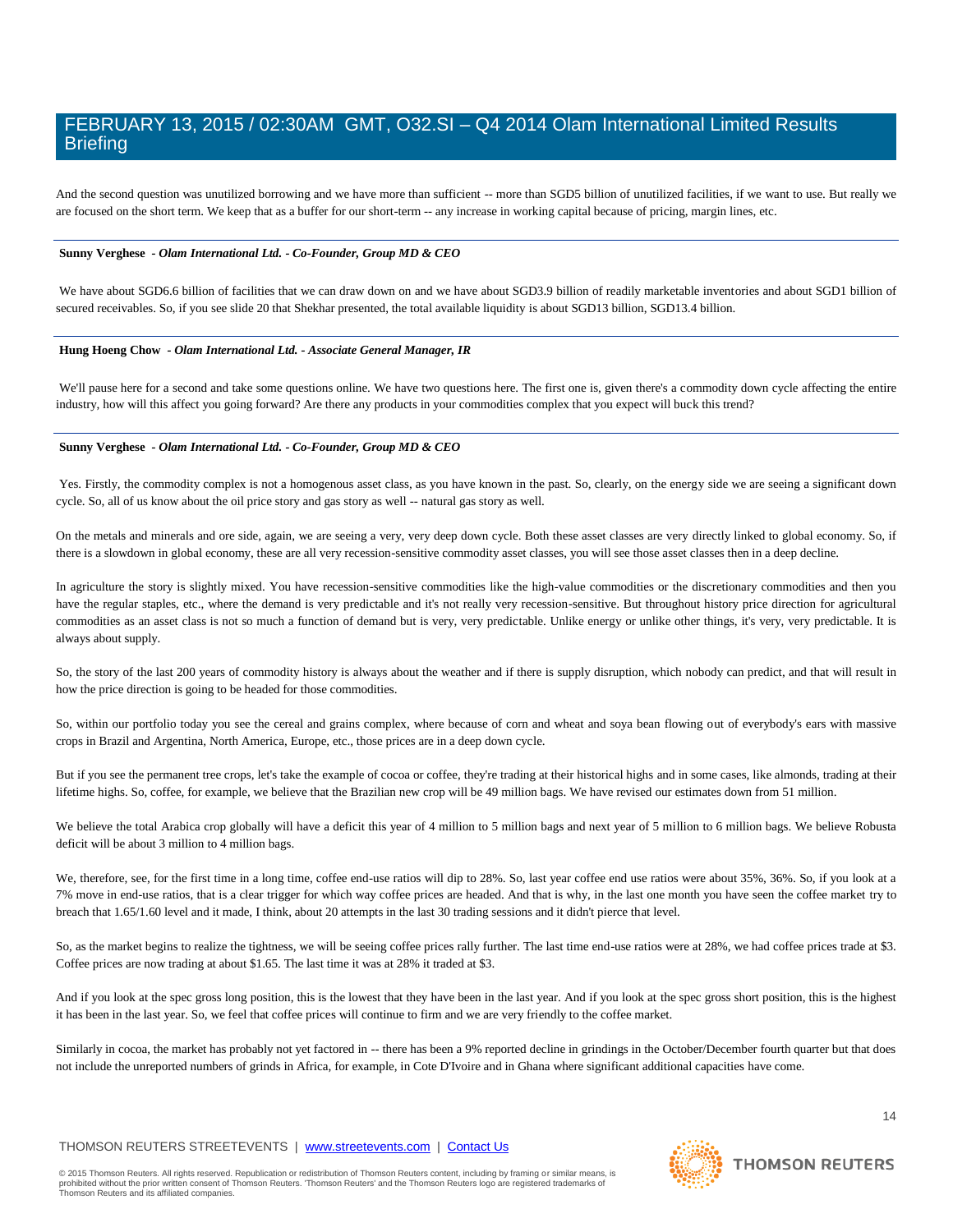If you net off that, then the decline in grindings was about minus 4% instead of the minus 9% that was reported. And if you look at what was quarter 3 grindings, quarter 3 grindings were much, much above trend.

So, what happened was there was excessive grinding in quarter 3 and that has fed into the pipeline and therefore grindings in quarter 4 declined. And if you then look at what is happening in the weather and in the principal growing regions, Africa is going through one of its worst Harmattans that we have seen since we have been there.

Harmattan is these dry winds that blow in from the Sahara which has got -- it increases temperature and it is a dust storm and it affects, clearly, production.

So, Ghana is going to have a 200,000 tonne decline in production. So, it had a crop last year of 960,000 tonnes, almost 1 million tonnes. It's going to come down to about 750,000 tonnes/760,000 tonnes. So, our house estimate is that we will see a deficit this year of 120,000 tonnes, which means again we will see stock use ratios going into fairly precarious levels

And that is why you saw in December -- while we saw the grinding numbers in January, you saw the cocoa market sold off somewhat. And then there was, it pierced a few technical levels. So, there was system liquidation, the shorts -- I mean, the long liquidation from the system funds. But we believe that the cocoa market is priced to go even further higher.

Almond prices, for example, are trading at a lifetime high. The objective estimate from the US California -- from the almond world, was that we will see a crop this year of about 2.1 billion pounds. All of the processing has happened. The total estimate now is about 1.8 billion. We believe the crop will end at about 1.85 billion pounds.

And even with 2 billion pounds being priced in, almond prices are at a historical high. Pistachio prices are at a historical high. Walnut prices have declined because of an excess crop in China. China has become suddenly a big producer of walnuts. So, it is not a uniform asset class. It's not a homogenous asset class. You have to be very nuanced about understanding the balance sheet for each of these commodities and if you have an exposure you have to trade that intelligently and skillfully.

#### **Hung Hoeng Chow** *- Olam International Ltd. - Associate General Manager, IR*

Right. The second question is regarding the relative performance of Olam International versus peers in your industry amid this down cycle. So, some have bumper years and we have experienced a lower income. What have you got to say? What's your comment on this?

#### **Sunny Verghese** *- Olam International Ltd. - Co-Founder, Group MD & CEO*

So, firstly, we're all not very comparable. We all have different portfolios, different shapes of our portfolios. So, the ABCDs are very large in the grains and oilseeds complex. So, if you look at ADM, Bunge, Cargill and Dreyfus, their principal category would be grains and oilseeds. We have a very minor presence in grains and oilseeds.

Most of the supply chain guys, traders in grains and oilseed this year should have made money hand over fist because there was surplus crop flowing out of every producing country, so their asset utilizations were at their peak and, more importantly, crush margins in North America, Brazil, anywhere in China improved considerably over the past.

So, full asset utilizations, massive crops, they could leverage that well. And that's why you saw fairly significant improvements in earnings that Cargill announced and ADM announced but both Cargill and ADM's earnings should also be seen in contrast to a very poor corresponding prior period but they have had significant growth in earnings.

Bunge has reported less strong results yesterday and we've all seen Wilmar's results as well and I think it's a story of mixed parts.

I think for all of those guys who are involved in the sugar business, which is another mainstream category, it is still -- everybody's bleeding and everybody's losing money. They're losing less money than they lost the prior year.

So, everybody's showing numbers which are probably half of last year's losses but they're still big losses in the sugar industry because the cycle is still in a very deep down cycle and if you've got farming and production assets and milling assets, then you have a negative adverse exposure to that scenario.

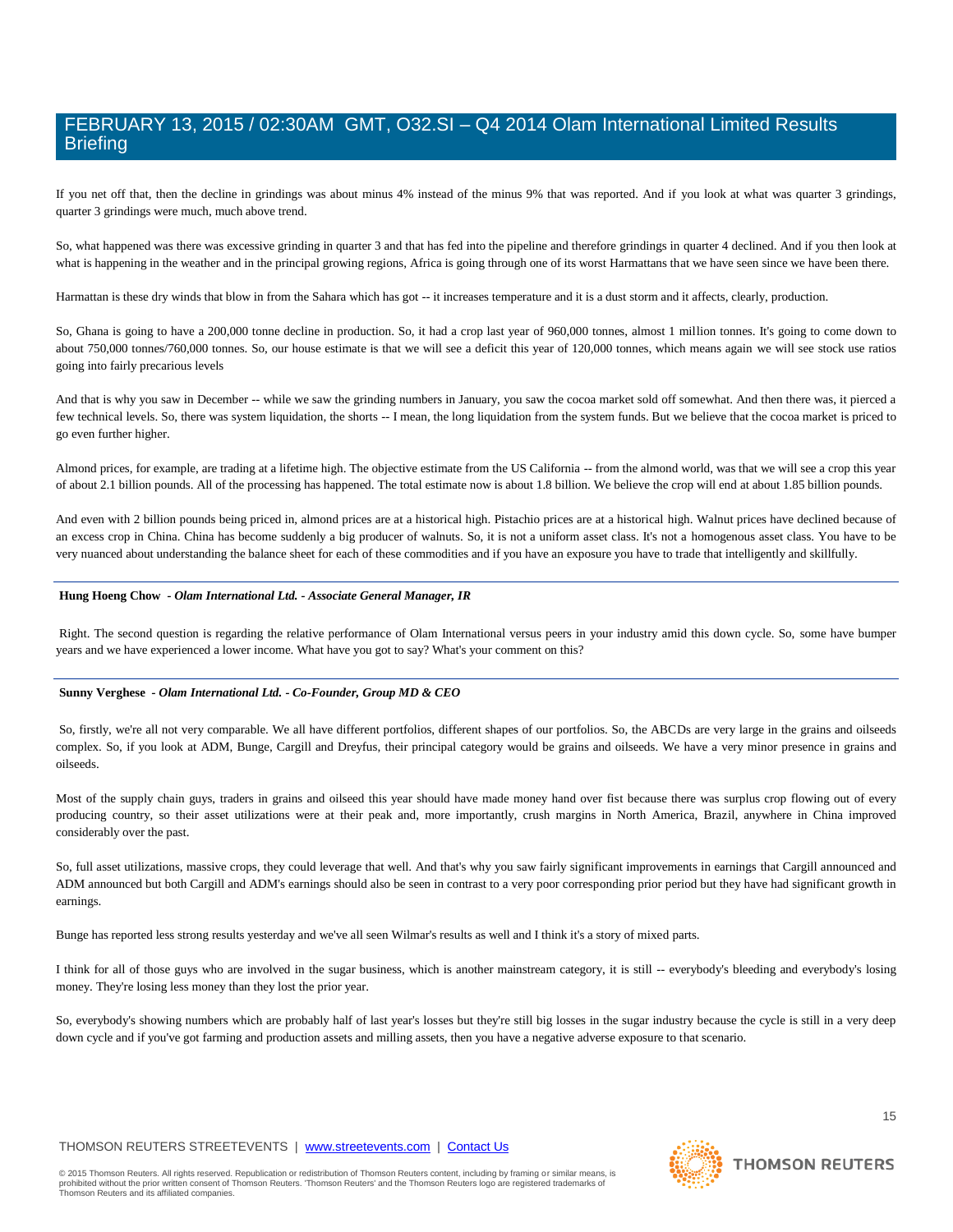So, really, our portfolios are not comparable. So, Olam is very different from these commodity companies in four or five ways. We are clearly different because we are focused on niche commodity categories. So, nine out of our 16 platforms are in niche commodity categories where the majors don't really participate.

So, whether it's edible nuts, whether it's spices and vegetable ingredients, whether it's dairy, whether it's cocoa, whether it's coffee, whether it's packaged foods business, these are businesses that are very niche and we have a leadership position in these niche commodities. So, our portfolio profile is not the same as the other guys.

Secondly, in the mainstream categories like in palm and rubber and in -- sorry, like in palm and like in sugar and like in grains, which are mainstream commodity categories, we participate in a very, very niche way. So, in grains we are focused on African milling and in Black Sea origination and trading. Very niche.

In palm we have focused on plantations in Africa, which is the bigger part of our strategy. And then a midstream refining business in Africa and then a trading business which is more global, but it is a very niche strategy in palm. So, in the mainstream categories, we follow a very defensible, very niche strategy.

Thirdly, we out-origin our competition because you buy at the farm gate or from the village level agents or the farmer cooperatives. So, we out-origin our competition.

Fourthly, we are different because of the customer and we offer very many value-added services, not just the physical commodities. We offer certifications, organic certification or traceability guarantees or customized grades of qualities or vendor managed inventory solutions or risk management solutions.

And, finally, we are different from our competitors because of the shape of our portfolio and how we are exposed to upstream. So, we are the world's largest farmer today. We grow 20 crops in 24 countries. Nobody else has invested upstream in that form and manner.

The jury is still out because a lot of our upstream investments are gestating. But we believe that gives us a significant competitive advantage once these gestating investments come on-stream because we carefully picked the countries where we will invest, where we believe that we'll have a cost advantage and therefore benefit from that going forward.

So, while it is important for all of you as analysts to compare us, really our business models are very different and we are really not comparable. I might as well be in the aeronautical industry and probably more comparable than commodities in comparing with the other commodity companies.

#### **Hung Hoeng Chow** *- Olam International Ltd. - Associate General Manager, IR*

Right. Any more questions? I thought I saw a hand put up at the back. If there are no questions, thank you very much for your attendance. And Happy New Year for this year as well as ahead for the Year of the Goat. Thank you.

#### **Sunny Verghese** *- Olam International Ltd. - Co-Founder, Group MD & CEO*

Thank you.

**A. Shekhar** *- Olam International Ltd. - Executive Director, Finance and Business Development* 

Thank you.